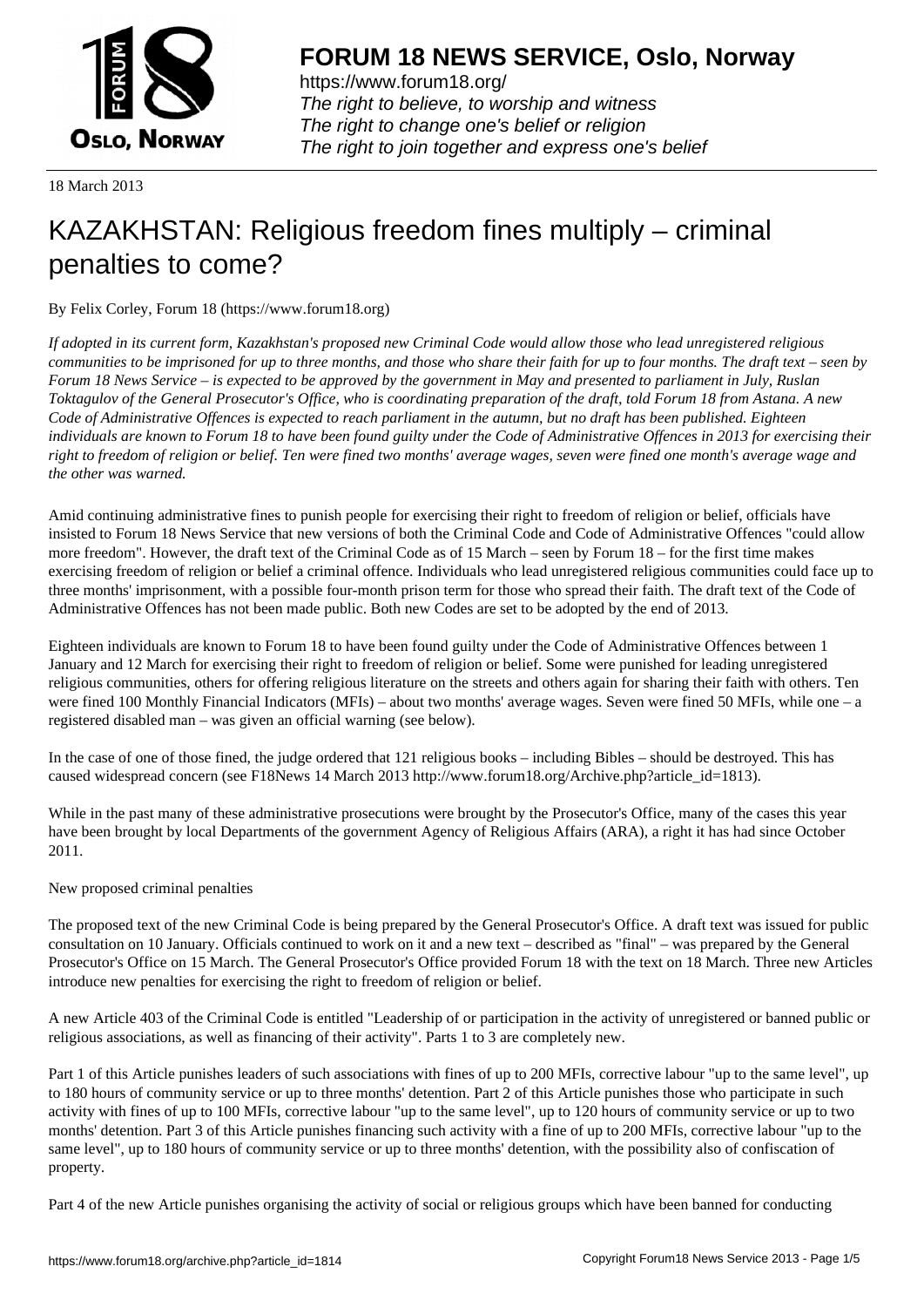of Article 403 replicate almost exactly the criminal Criminal Code Article 337-1, though with several increased penalties.

A new Article 404 of the Criminal Code is entitled "Violation of the legislation on religious activity and religious associations". This Article is entirely new.

This Article would punish "Carrying out of missionary activity without registration (or re-registration), as well as the use by missionaries of religious literature, informational materials of religious content or objects of religious significance without a corresponding positive religious studies expert conclusion" if such activities have been conducted within one year of punishment for the corresponding administrative offence. Punishments are a fine of up to 300 MFIs, corrective labour "up to the same level", up to 240 hours of community service, or up to four months' detention. Foreigners convicted under this Article could be deported and banned from re-entry within five years.

A new Article 402 is entitled "Creation or participation in the activity of illegal social or other associations". This replicates exactly the crimes of the current Criminal Code Article 337, though with several increased penalties.

Part 1 of this Article would punish "Creation or leadership of religious or social organisations whose activity involves violence against citizens or the causing of other harm to their health, or the incitement of citizens to refuse to carry out their civil obligations or to carry out other illegal activities, as well as the creation or leadership of parties on a religious basis or political parties and professional unions financed from sources banned by the laws of Kazakhstan". Punishments would be a fine of up to 6,000 MFIs, corrective labour "up to the same level", up to six months' restrictions on freedom or imprisonment, with a ban on conducting specified activity for up to six years. Under Part 3 of this Article, "active participation" would lead to similar punishments, though without any possible ban on activity.

Part 2 of this Article would punish creating social associations calling for racial or religious hatred or exclusivity, or violent overthrow of the state.

Although criminal punishments have often been threatened against individuals exercising their right to freedom of religion or belief, criminal code charges have not often been brought (see F18News 10 February 2010 http://www.forum18.org/Archive.php?article\_id=1407). One case where an individual was subject to criminal prosecution was of Protestant pastor Vissa Kim (see F18News 1 April 2010 http://www.forum18.org/Archive.php?article\_id=1428).

New Criminal Code "in parliament by July"

Ruslan Toktagulov of the General Prosecutor's Office, who is coordinating preparation of the draft new Criminal Code, told Forum 18 that the 15 March text is the latest version and will soon by published on the General Prosecutor's Office website for public consultation.

"State bodies are currently agreeing the text and we expect to get government approval for the final text in May," Toktagulov told Forum 18 from Astana on 18 March. "The proposed text will be in parliament by July."

Toktagulov listened as Forum 18 listed many of the administrative cases where members of a variety of religious communities have been fined up to 100 MFIs for meeting for religious worship without state registration or for sharing their faith with others. He listened as Forum 18 pointed out that such individuals could in future be punished under the Criminal Code for such activity. Asked why such people should be punished at all, let alone under the Criminal Code, he did not respond.

Asked what the aim of Articles 402, 403 and 404 is, Toktagulov insisted they are aimed at preventing "extremist" activity. Asked why the Articles are not more narrowly defined so that only "extremist" activity is subject to punishment, not peaceful exercise of the right to freedom of religion or belief, he was again silent.

New administrative offences?

In parallel with the new Criminal Code, Kazakhstan is also preparing a new version of the Code of Administrative Offences. Unlike the new Criminal Code, which is in the hands of the General Prosecutor's Office, the new Code of Administrative Offences is being prepared by the Justice Ministry.

"State bodies are still discussing the draft text," Mira Zarmanova, head of the Justice Ministry's Criminal Legislative Department, told Forum 18 from Astana on 18 March. She said she expected the draft text to be published for public discussion in May or June, and that a completed text would go to parliament in September or October.

The Justice Ministry's Isidor Borchashvili, Head of the Working Group preparing the draft, told Forum 18 the same day that some parts of the proposed new Code have already been drafted. "We aim to complete work on the text on 9 April."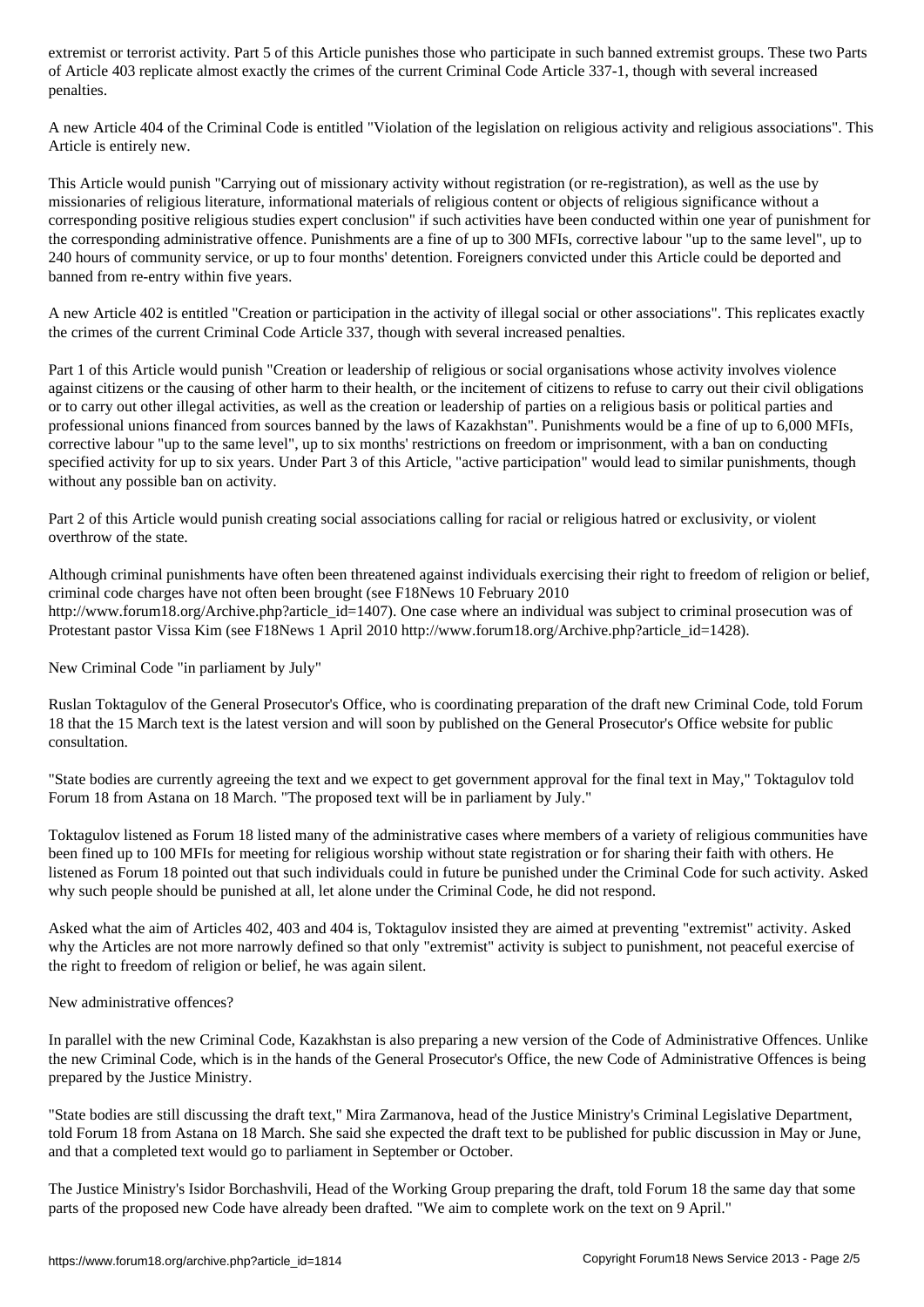Article 374-1 and Article 375 in the current Code of Administrative Offences punish exercising the right to freedom of religion or belief, in violation of Kazakhstan's international human rights commitments (see below).

Neither Zarmanova not Borchashvili was prepared to say whether these punishments are likely to remain in the new Code – or indeed be made harsher. "I am not authorised to discuss the content," Zarmanova told Forum 18.

Forum 18 outlined to Borchashvili from court decisions a number of the many current administrative punishments handed down to individuals who meet for worship in unregistered communities or who share their faith with others. He listened, but refused to say if such punishments will continue. "I have no relation to court decisions," he insisted to Forum 18.

Told that any punishments introduced into the new Code of Administrative Offences are almost certain to result in court-imposed decisions, Borchashvili repeated his insistence that he had nothing to do with court decisions.

"Certain positive moments have been introduced in the new Code," Borchashvili insisted. "We will take positive experience from Europe. The new Code will be better [than the current Code], it will give more freedom." He declined to explain why he believes this.

### Current Administrative Code articles

Article 374-1 of the Code of Administrative Offences bans leading, participating in or financing an unregistered, halted or banned religious community or social organisation (see F18News 23 September 2011 http://www.forum18.org/Archive.php?article\_id=1617).

Administrative Code Article 375 was greatly expanded, along with the Religion Law, in September 2011 to include many new often unclearly defined "violations". These include: breaking the Religion Law; violating the provisions for holding religious rites, ceremonies, or meetings for worship; violating the procedure for conducting charitable activity; violating the procedure for importing, publishing or distributing religious literature and materials; building places of worship or changing a building's usage; conducting missionary activity; failing to prevent someone bringing a child to a religious meeting against the wishes of one of its parents; leading a religious organisation at the nomination of a foreign religious organisation without Kazakh state approval; carrying out of missionary activity by Kazakh citizens, foreigners and persons without citizenship without registration (re-registration); and the use by missionaries of religious literature, informational materials of religious content or objects of religious significance without a positive assessment by a state religious studies "expert analysis" (see F18News 23 September 2011 http://www.forum18.org/Archive.php?article\_id=1617).

An addition to Administrative Code Article 636, passed with the Religion Law, gives the ARA the right to prepare for prosecution cases under Article 374-1 and 375 (see F18News 23 September 2011 http://www.forum18.org/Archive.php?article\_id=1617).

#### Known fines in 2013

Officials at the General Prosecutor's Office Committee on Legal Statistics told Forum 18 from Astana on 18 March that they were not authorised to give information by telephone on how many individuals in Kazakhstan had been prosecuted in 2012 or 2013 under Code of Administrative Offences Articles 374-1 and 375. Forum 18 submitted a request for this information in writing the same day.

Even before the scope of Article 375 was greatly extended in late 2011, its use was widespread. In the first half of 2011, 39 people were punished under this Article, with seven further cases being referred back to prosecutors for more investigation, Kazakhstan told the United Nations Human Rights Committee in July 2012 (CCPR/C/KAZ/CO/1/Add.1). It did not give disaggregated statistics for the number of people punished under Article 374-1.

At least 18 individuals are known to have been found guilty in 2013 under Articles 374-1 and 375. Most penalties have been a fine either of 50 MFIs or 86,550 Tenge (3,350 Norwegian Kroner, 450 Euros, or 575 US Dollars); or 100 MFIs or 173,100 Tenge (6,700 Norwegian Kroner, 900 Euros, or 1,150 US Dollars). A fine of 100 MFIs is currently equivalent to nearly two months' average wages as measured nationwide by the state.

According to court decisions seen by Forum 18 and court websites, known fines imposed in 2013 under Articles 374-1 and 375 are:

1 and 2. Nadezhda Shefer and Natalia Lashova, Jehovah's Witnesses, each fined 100 MFIs under Article 375, Part 3, on 15 January at Aktau Administrative Court, Mangistau Region (see F18News 22 January 2013 http://www.forum18.org/Archive.php?article\_id=1792). Mangistau Regional Court upheld the fines on 8 and 11 February.

3. Dana Abekenov, Baptist, fined 50 MFIs under Article 375, Part 1 on 21 January at Aktobe Specialised Administrative Court, Aktobe Region.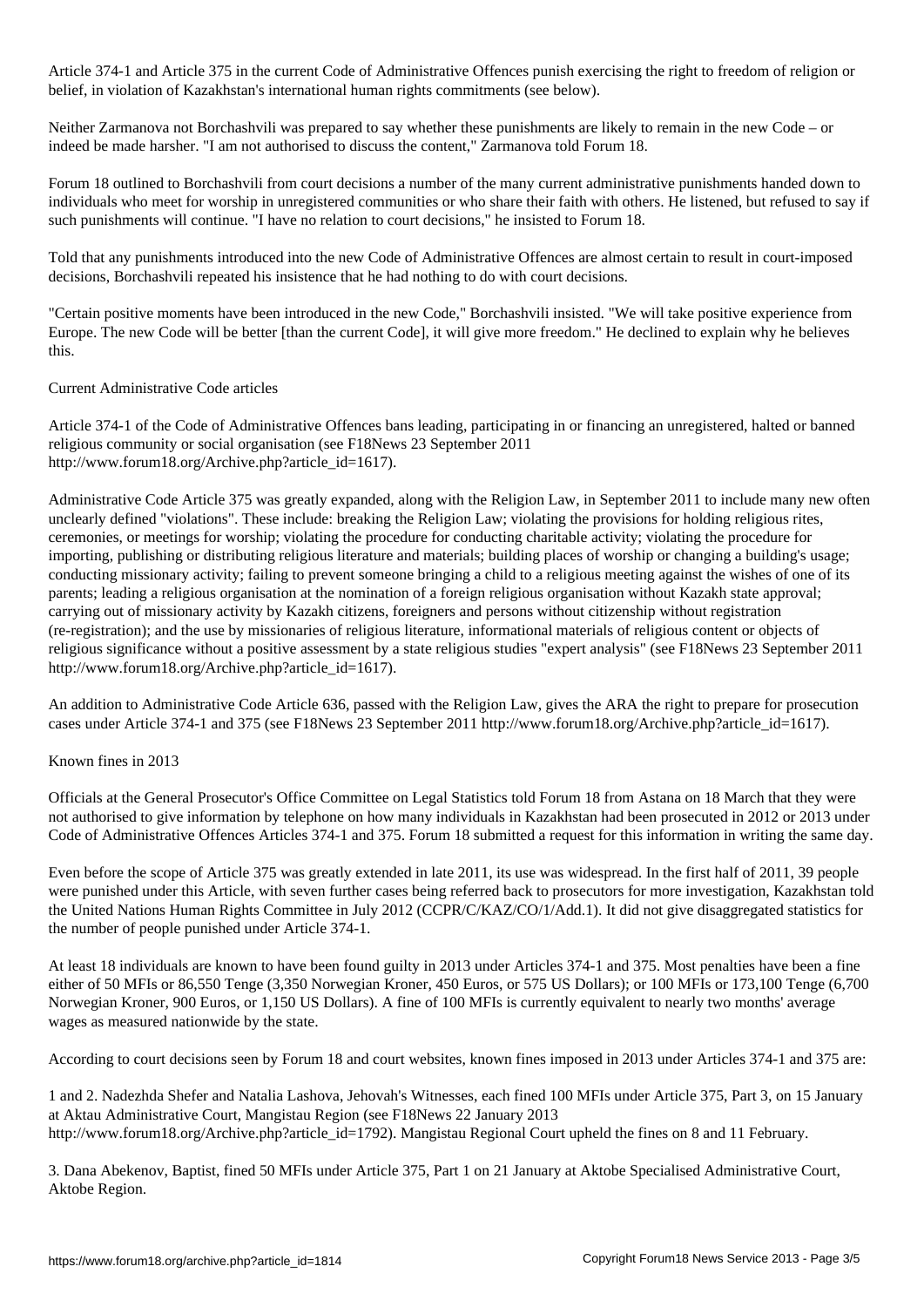Kazakhstan Region (see F18News 5 February 2013 http://www.forum18.org/Archive.php?article\_id=1798).

5. Aleksandr Pukhov, Baptist, fined 100 MFIs under Article 374-1, Part 1 on 28 January at Petropavl Specialised Administrative Court, North Kazakhstan Region (see F18News 5 February 2013 http://www.forum18.org/Archive.php?article\_id=1798).

6. Aleksandr Kerker, Baptist, fined 100 MFIs under Article 374-1, Part 1 on 30 January at Taiynsha District Court, North Kazakhstan Region (see F18News 5 February 2013 http://www.forum18.org/Archive.php?article\_id=1798).

7. Fauzi Gubaidullin, Baptist, fined 100 MFIs under Article 374-1, Part 1 on 12 February at Shymkent Specialised Administrative Court, South Kazakhstan Region.

8. Yuri Bronitsky, Baptist, fined 100 MFIs under Article 374-1, Part 1 on 12 February at Almaty Specialised Inter-District Administrative Court.

9 and 10. Sergei Krasnov and Dmitry Isaev, Baptists, each fined 50 MFIs under Article 374-1, Part 2 on 12 February at Oral Specialised Administrative Court, West Kazakhstan Region.

11. Serkali Kumargaliyev, Baptist, fined 50 MFIs under Article 374-1, Part 2, on 18 February at Oral Specialised Administrative Court, West Kazakhstan Region.

12. Pavel Leonov, Baptist, fined 100 MFIs under Article 374-1, Part 1, on 4 March at Ayagoz District Court, East Kazakhstan Region. He appealed against the decision.

13. Vyacheslav Cherkasov, Baptist, fined 50 MFIs on 5 March at Burabai District Specialised Administrative Court, Akmola Region. The court also ordered 121 books and other literature confiscated from Cherkasov to be destroyed. This appears to be Kazakhstan's first court-ordered religious book burning. He appealed against the decision (see F18News 14 March 2013 http://www.forum18.org/Archive.php?article\_id=1813).

14. Viktor Nelepin, Baptist, was found guilty and given an official warning under Article 374-1, Part 2, on 6 March at Oral Specialised Administrative Court, West Kazakhstan Region. Had he not been a second-category invalid with three young children, he would have been fined.

15. Sergei Krasnov, Baptist, fined 50 MFIs under Article 374-1, Part 2, on 7 March at Oral Specialised Administrative Court, West Kazakhstan Region. This was his second fine for religious activity in 2013.

16. Viktor Maksin, Baptist, fined 50 MFIs under Article 374-1, Part 2, on 7 March at Zelenovsky District Court No. 2, West Kazakhstan Region.

17 and 18. Valeri Alekseev and Nikolai Kokotov, Jehovah's Witnesses, each fined 100 MFIs under Article 375, Part 3 on 12 March at Mamlyut District Court, North Kazakhstan Region.

#### Expected cases

On 14 March, an administrative case against Sergei Chuvashkin, Jehovah's Witness, under Article 375, Part 3, prepared by the local ARA Department, was handed to Esil District Court, Akmola Region.

Between 4 and 18 March, administrative cases against Andrei Rakin and Andrei Korolev, Jehovah's Witnesses, under Article 375, Part 3, prepared by the local ARA Department, were handed to Kokshetau Specialised Administrative Court (see F18News 14 March 2013 http://www.forum18.org/Archive.php?article\_id=1813).

Council of Churches Baptists told Forum 18 on 18 March that six administrative cases against their members have been handed to court.

#### No prosecutions of officials?

After a 20 January raid by the local police and the police Department for the Struggle against Extremism, Separatism and Terrorism on a Protestant church in the central Karaganda [Qaraghandy] Region, Pastor Aygul Kdirniyazova wrote to Satpaev's Prosecutor's Office, complaining that the raiders had violated Article 375 by interrupting a religious service. Yet no action is known to have been taken against the police responsible for this breach of the law (see F18News 5 February 2013 http://www.forum18.org/Archive.php?article\_id=1798). (END)

For a personal commentary on how attacking religious freedom damages national security in Kazakhstan, see F18News